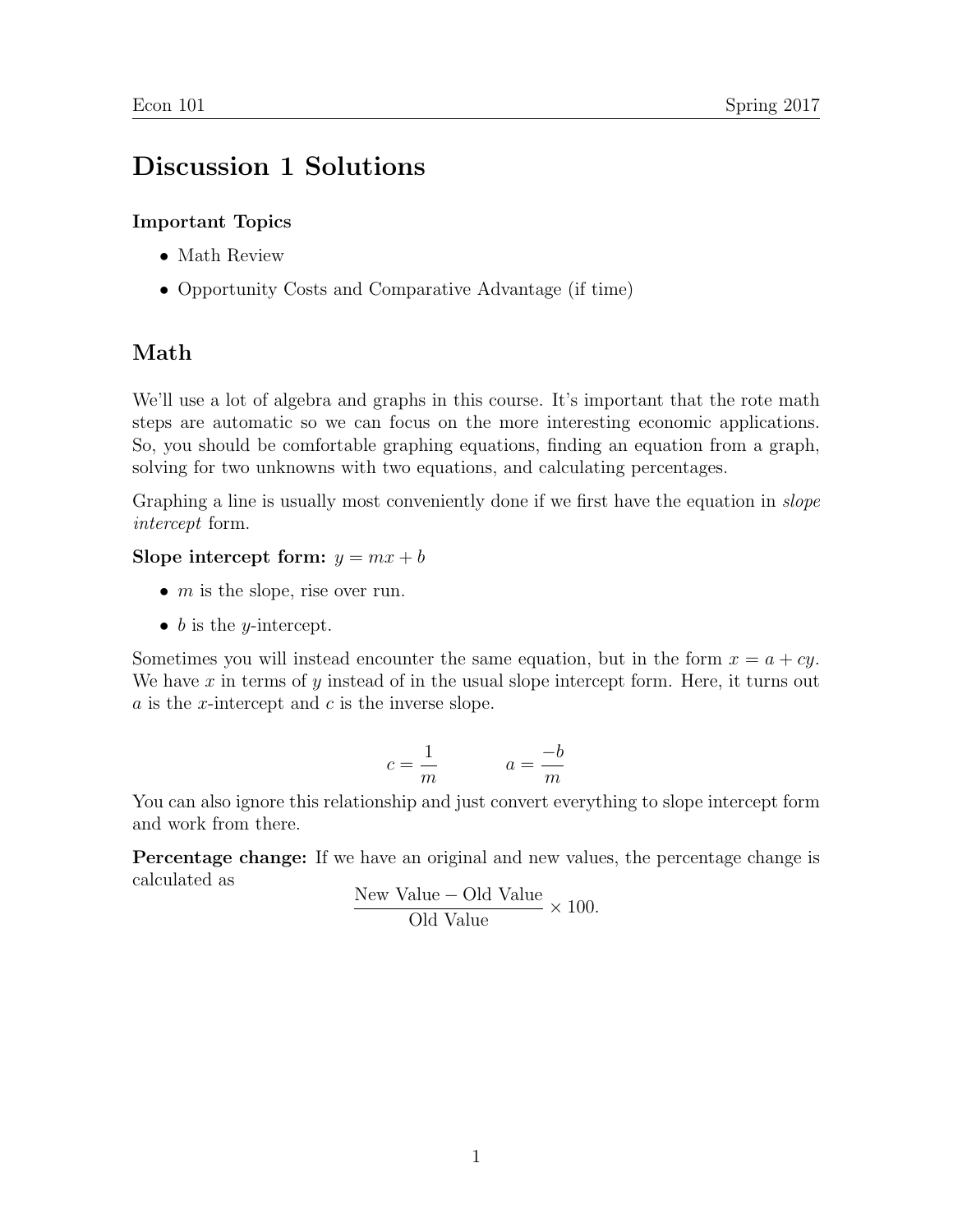Exercise 1 Find the equation for the graph below. What is the area below the curve (the triangle formed with the axes)?



Solution: We see the y-intercept is 20. When we have both intercepts the slope will be  $-\frac{y\cdot int}{x\cdot int}$ . So, the equation is  $y = 20 - \frac{1}{2}$  $rac{1}{2}x$ .

The area is  $\frac{1}{2}$ base  $\times$  height  $=\frac{1}{2}$  $\frac{1}{2}40 \times 20 = 400.$ 

**Exercise 2** Graph  $x = 10y$  and  $y = 100 - x$ .

Solution:

You might rearrange  $x = 10y$  as  $y = \frac{1}{10}x$  to observe that the y-intercept is at zero and the slope is  $\frac{1}{10}$ ,



**Exercise 3** Solve for  $x$  and  $y$  given the equations

 $y = 2x + 4y + 2$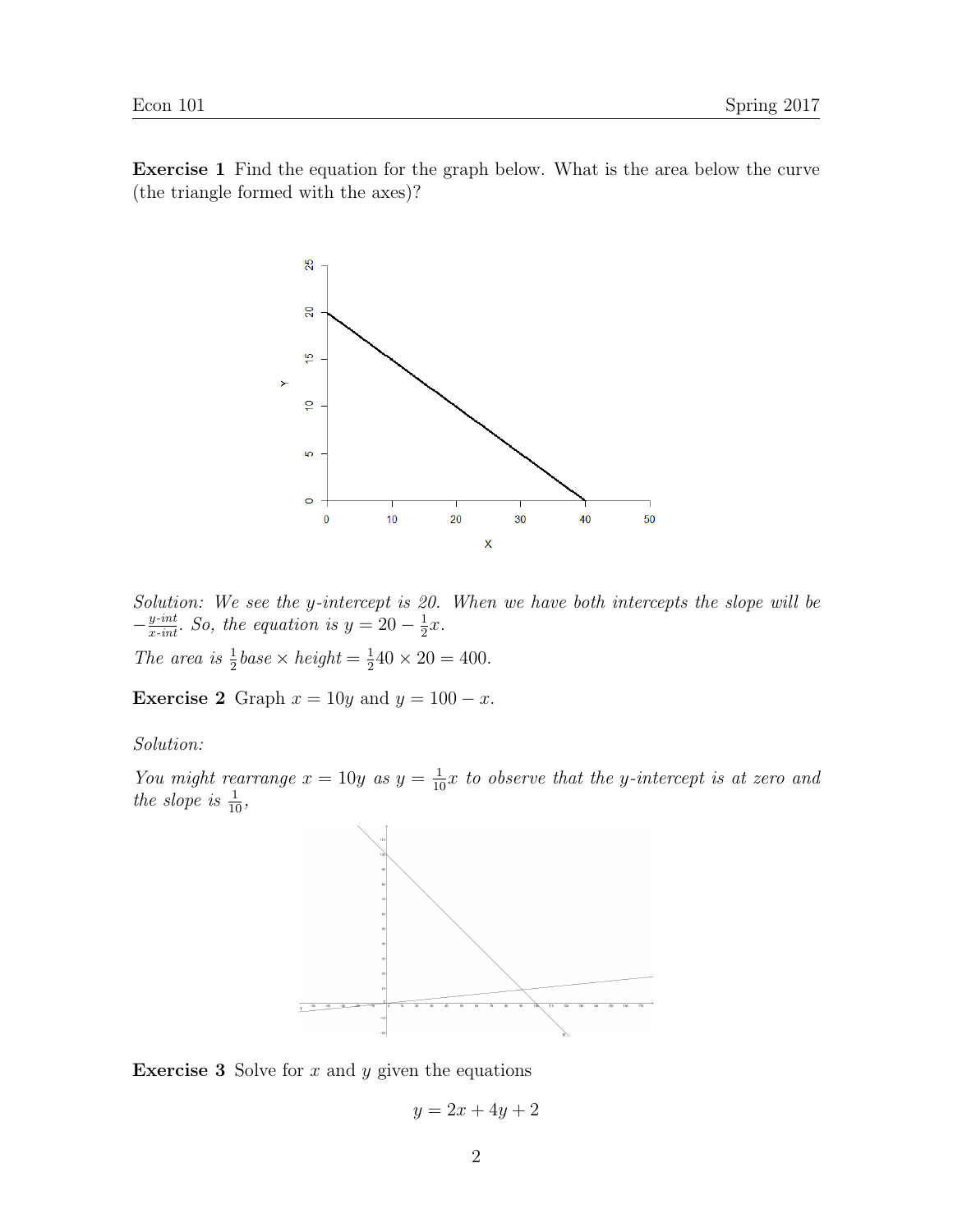$$
x = 2y + 4.
$$

Solution: We can simplify the first equation to

$$
-2x = 3y + 2
$$

and then, dividing by negative two,

$$
x = -\frac{3}{2}y - 1.
$$

Now we can substitute this into the second equation,

$$
x = -\frac{3}{2}y - 1 = 2y + 4.
$$

Simplifying,

$$
-5 = \frac{7}{2}y
$$

$$
y = -10/7
$$

. If  $y = -10/7$ , we get  $x = -20/7 + 4 = \frac{8}{7}$ .

Exercise 4 In 2013, Theranos, the health technology company, was valued at \$9 billion. More recently, the company's value has been revised to \$800 million. What is the percentage change in the company value?

Solution: Luckily, we can ignore all the zeroes that come along with billions and millions if we recognize that 800 million is .8 of one billion. Therefore, the percentage change can be calculated as

$$
\frac{.8 - 9}{9} \times 100 = \frac{-8.2}{9} \times 100 = \frac{-820}{9}.
$$

This reduces to  $-91\frac{1}{9}\%$ . The company lost over 91% of its value.

Exercise 5 On June 14, 2000, the Indiana Pacers lost to the Los Angeles Lakers in game four of the NBA finals, giving the Lakers a 3-1 edge on the series. Shaquille O'Neal made 10 free throws on 17 attempts. Reggie Miller made 11 free throws on 12 attempts. How many more free throws would Shaq have to make in a row to match Reggie's percentage?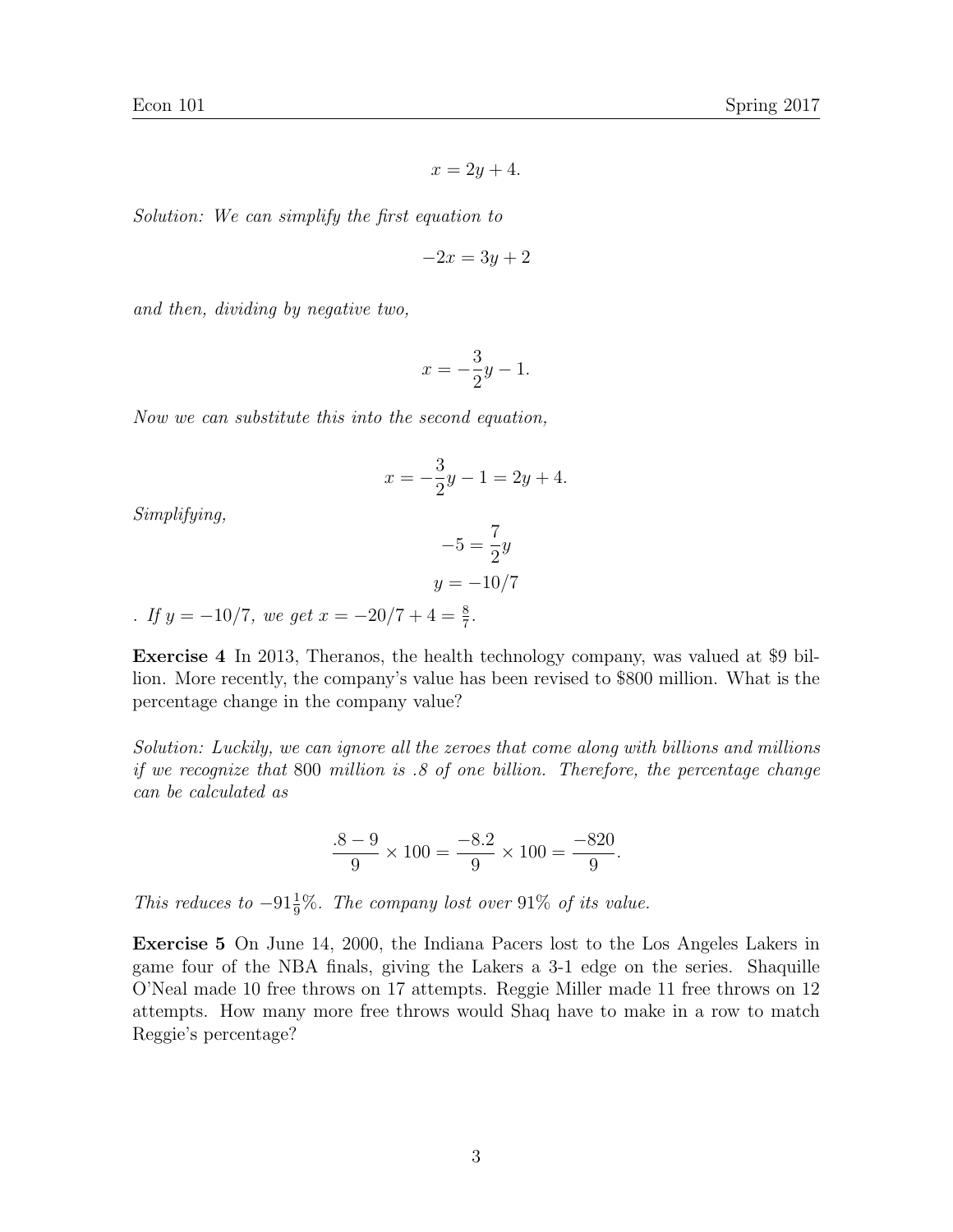Solution: Here, the challenge is mostly in setting up the correct problem. After Shaq shoots x more free throws, realize his percentage will be

$$
\frac{10+x}{17+x} \times 100.
$$

Reggie Miller's percentage is fixed at

$$
\frac{11}{12} \times 100
$$

. We don't have to simplify these any further to solve, just set up the following inequality,

$$
\frac{10+x}{17+x} \times 100 \ge \frac{11}{12} \times 100.
$$

We can get rid of the 100s on both sides,

$$
\frac{10+x}{17+x} \ge \frac{11}{12}.
$$

Then cross-multiply,

$$
120 + 12x \ge 187 + 11x
$$

$$
x \ge 67.
$$

So Shaq needs to hit at least 67 consecutive free throws to match Reggie Miller's percentage.

#### Economics

Exercise 6 A Robinson Crusoe Economy

Crusoe finds himself stranded on an island. He devotes 10 hours each day to either gathering coconuts or catching fish. Crusoe can gather 2 coconuts in an hour, but he needs 5 hours to catch a single fish. On the other side of the island is Friday. Friday also devotes 10 hours each day to gathering coconuts and fishing. He can gather 3 coconuts per hour and needs only 2.5 hours to catch a fish.

a.) What is the opportunity cost of gathering a coconut for Crusoe? For Friday?

Solution: See part b.)

b.) What is the opportunity cost of catching a fish for Crusoe? For Friday?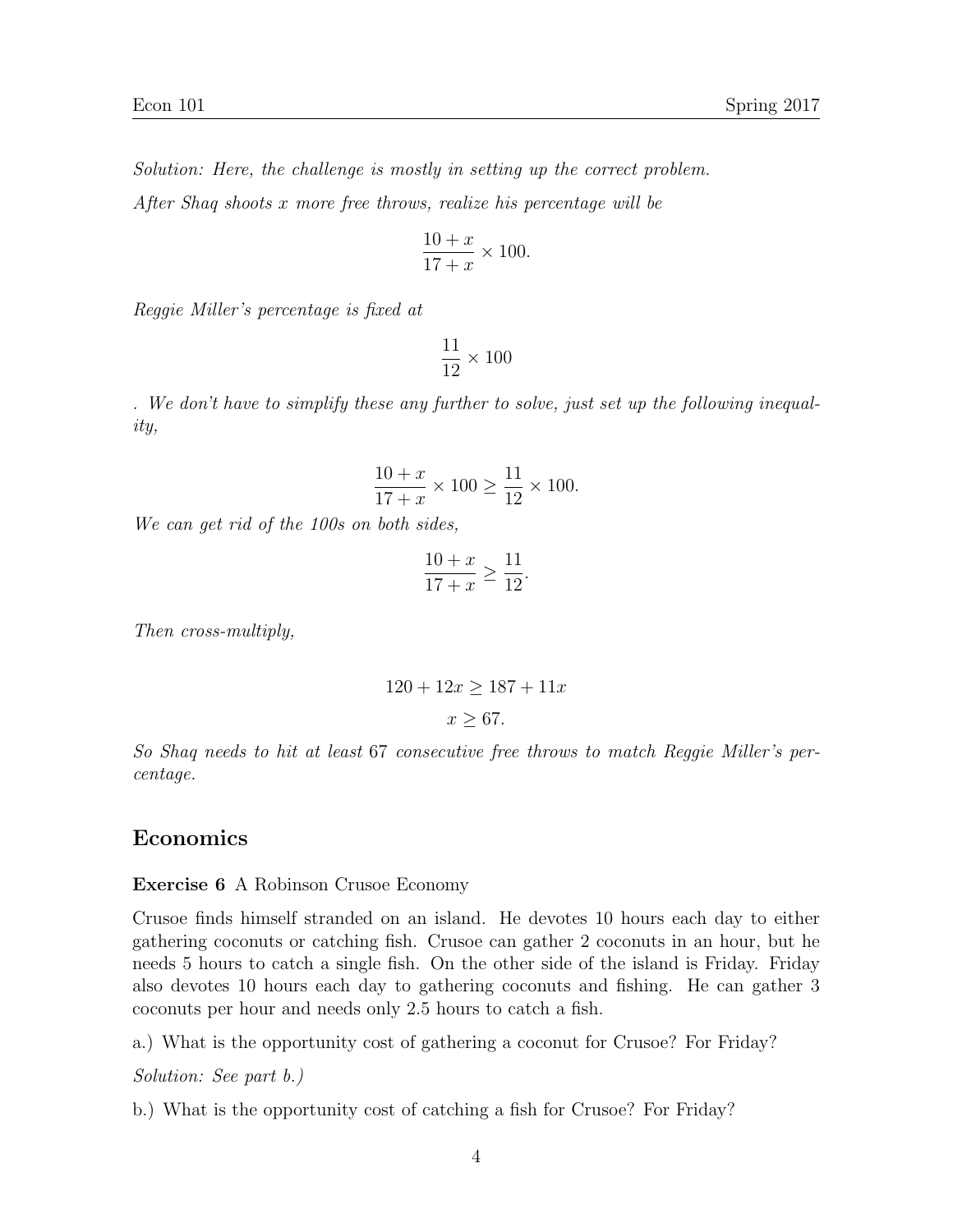Solution: One coconut costs Crusoe  $\frac{1}{10}$  fish. One coconut costs Friday  $\frac{2}{15}$  fish. One fish costs Crusoe 10 coconuts. One fish costs Friday 7.5 coconuts.

It may be helpful to organize this information in a table.

| maximum output |      |          | opportunity cost |                                |                     |
|----------------|------|----------|------------------|--------------------------------|---------------------|
|                | fish | coconuts |                  | fish                           | coconuts            |
| Crusoe         |      | 20       |                  | $Crusoe$   10 coconuts         | $\frac{1}{10}$ fish |
| Friday         |      | 30       |                  | Friday $\frac{15}{2}$ coconuts | $rac{2}{15}$ fish   |

c.) Draw Crusoe's production possibilities frontier with coconuts on the x-axis. Give its equation. On a separate graph, do the same for Friday.

#### Solution:

Note: "Assume constant opportunity cost" is the magic phrase that ensures we're working with linear PPFs here. Given that, you may find it easiest to start with two points on the PPF, and figure out the equation of the line that passes through them. The easiest two points to start with will usually be the extremes, all fish and no coconuts or all coconuts and no fish. This method is used below.

Crusoe can gather 20 coconuts if he devotes all of his time to gathering coconuts. He will catch only two fish if he spends all of his time fishing. The math is shown formally below, though it is straightforward.

Fish per day = 
$$
10 \frac{hours}{day} \div 5 \frac{hours}{fish} = 2 \frac{fish}{day}
$$

\nCoconuts per day = 
$$
10 \frac{hours}{day} \times 2 \frac{coconuts}{hour} = 20 \frac{coconuts}{day}
$$

On our plot, this corresponds to points (0 coconuts, 2 fish) and (20 coconuts, 0 fish). The line that connects them will have a y-intercept of 2 and a slope of  $-\frac{1}{10}$ . This gives the PPF equation

$$
y = 2 - \frac{1}{10}x
$$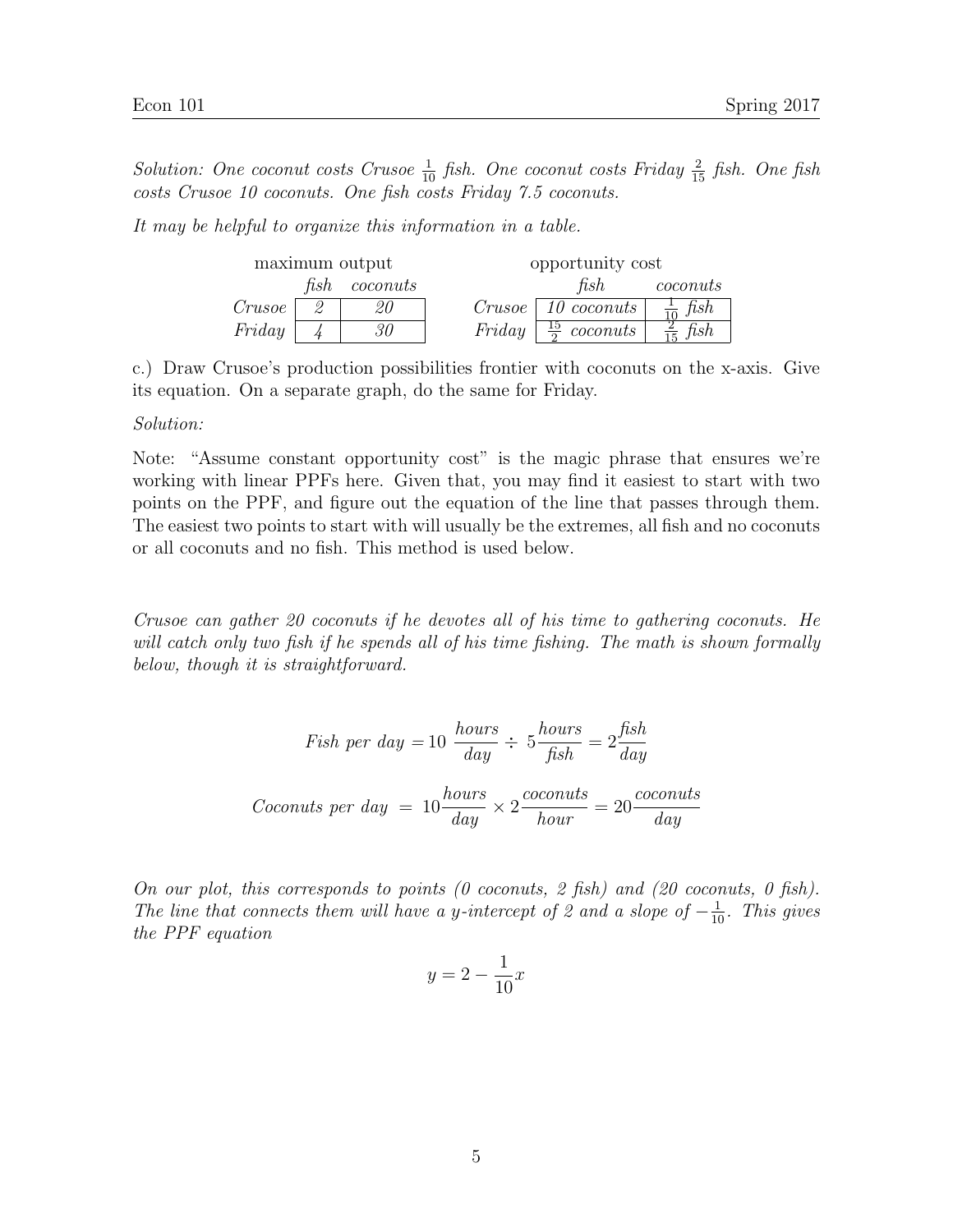

We can do the same for Friday. Note Friday can gather 30 coconuts per day if he devotes no time to fishing. Friday will catch 4 fish if he only fishes. This gives us the below PPF and the equation.



One day, Crusoe and Friday befriend each other and they decide to work together.

d.) Who should specialize in coconuts? In fish? Justify your answer using the language of comparative advantage.

Solution: